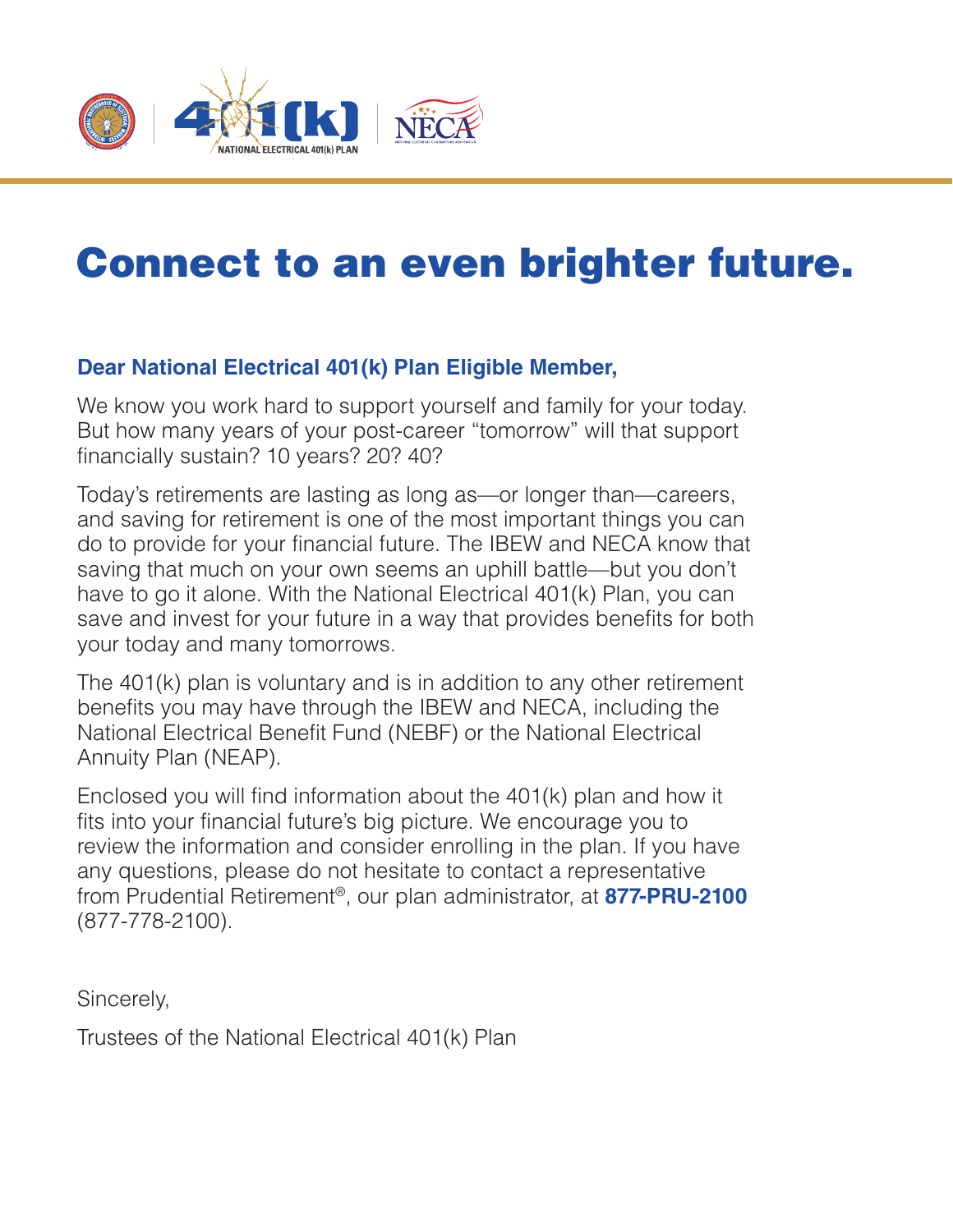#### How Ready Will You Be?

Fully funding a lasting retirement is no small task and, odds are, all that funding won't come from just one place. The best-funded retirees have saved through a variety of sources to ensure they can support their lifestyle for the many years that follow their last day on the job. To maximize your future's potential, it's important to take advantage of every available opportunity:

### About the National Electrical 401(k) Plan (NEFP)

The 401(k) plan is an optional resource available to you in addition to the other benefits you receive as an IBEW member. This voluntary plan is a way to save for your future while taking advantage of a variety of perks, including:

**• Lower taxes.** You'll deposit to your account before federal taxes, which means you deposit the full value of every dollar (rather than the remaining post-tax amount). This effectively lowers your taxable income.



- **• Your money continues to grow tax-free.** Any money in your 401(k) account can grow tax-deferred, so you don't pay a penny in taxes until you withdraw!<sup>1</sup>
- **• Put your dollars to work.** Thanks to compounding, you could save even more when your earnings start earning.
- An option to quarantee income for life. If you choose to save through the Prudential IncomeFlex Target® fund, for a 1% annual fee, you will have protection against market downturns and can regularly withdraw a specified amount of income for as long as you live, quaranteed. $2^2$

<sup>1</sup> Withdrawals made before age 59½ may incur taxes and early withdrawal penalties.

<sup>2</sup> Guarantees are subject to certain limitations, terms and conditions. Withdrawals or transfers out of the fund proportionally reduce quaranteed values prior to "locking in" your lifetime annual withdrawal amount. After lock-in, withdrawals in excess of that amount will reduce future guaranteed withdrawals proportionally.

#### Your Contributions

- You decide how much to contribute to your 401(k) account: Defer as little as 1% or as much as the annual IRS maximum (\$20,500 in 2022).
- If you'll be at least 50 years old by December 31, you can make up to an additional \$6,500 in catch-up contributions.
- Remember, your contributions are pre-tax, so you won't pay current federal income taxes when you deposit to your account and your money will continue to grow tax-deferred until you withdraw.
- You can roll money from qualified retirement plans into your NEFP at any time to simplify account management and enjoy NEFP account benefits for all your savings.
- Change your contribution rate at any time by calling 888-292-6406 and completing the Contribution Authorization form at **[www.ourbenefitoffice.com/nefp/benefits](http://www.ourbenefitoffice.com/nefp/benefits)**.

#### Your Investments

When you save for your future through the NEFP, you'll have access to a variety of retirement planning resources, including calculators, articles and presentations. Find out how much you'll need to save—and if you're on track for the retirement you want, get information about asset allocation; diversification and other strategies, and more. Visit **[www.nefp.org](http://www.nefp.org)** and click on the *About the plan* tab and the *Investments* tab to learn more.

Keep in mind that application of asset allocation and diversification concepts does not assure a profit or protect against loss in a declining market. **You can lose money by investing in securities.**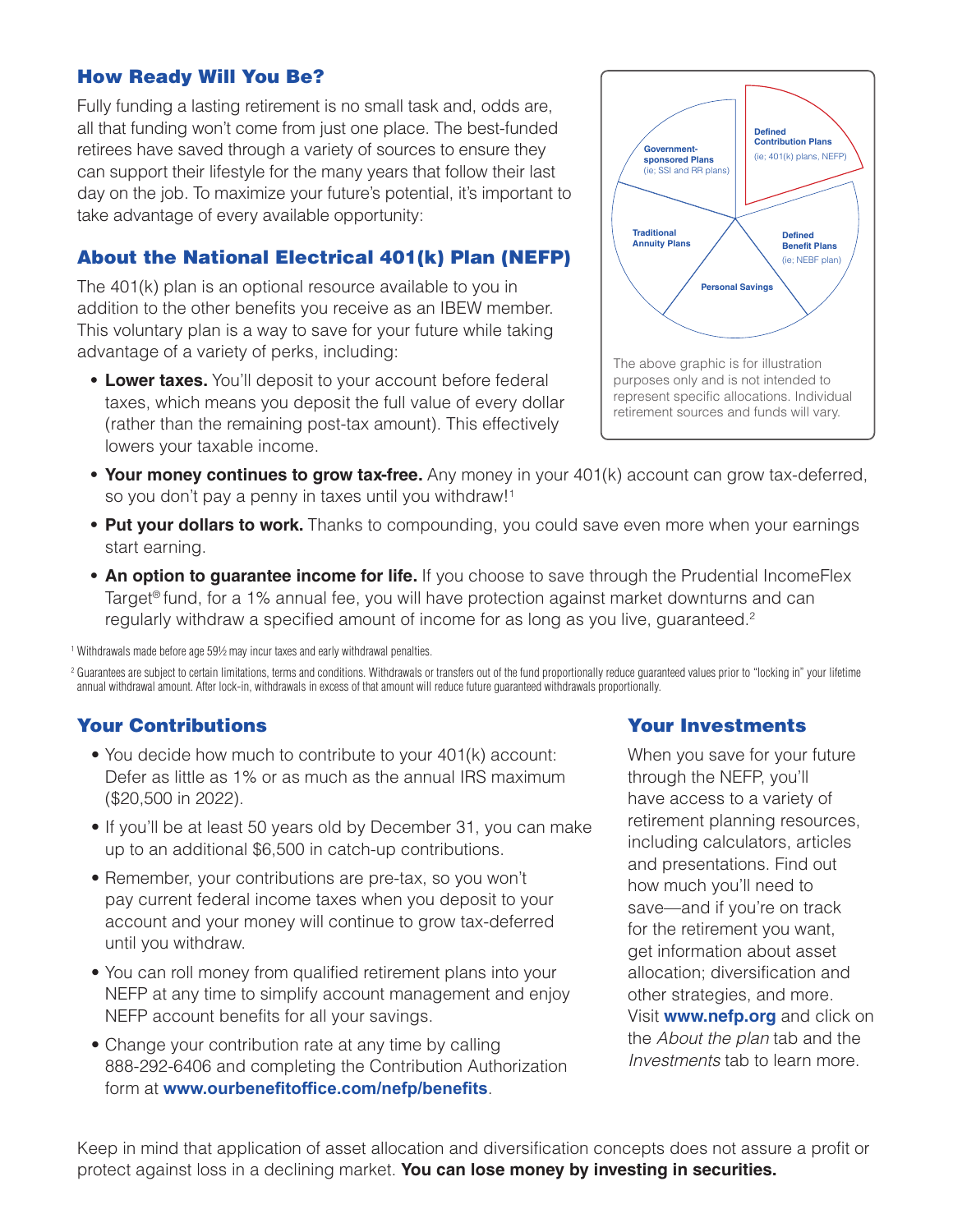#### Fund Lineup

The NEFP provides a diverse investment lineup so that you can invest in the way that best meets your needs, with the flexibility to tailor your investment strategy as needed. To view a list of funds available through your plan, visit **[www.nefp.org](http://www.nefp.org)**.

#### Invest Like a Pro

The NEFP offers GoalMaker®, an optional asset allocation tool that helps you automate a balanced, well-diversified portfolio—at no additional cost.

Using your investor style and years to retirement, GoalMaker will recommend a professionally designed model portfolio using funds available through your plan. And because investments tend to fluctuate, GoalMaker will automatically rebalance your portfolio quarterly to ensure your portfolio is maximizing your investments' potential.

#### Guarantee Income for Life

IncomeFlex Target® is an investment option available through NEFP that will guarantee you a lifetime stream of income through retirement and protect you from market downturns.<sup>1</sup>

When you invest through IncomeFlex Target, your contributions will invest in a professionally created and managed fund. Just like any other investment, you can make changes to your contribution rate or fund selections at any time. Plus, you can even elect to provide guaranteed income for life for your spouse,<sup>2</sup> if you choose.

In exchange for the fund's added protection and benefits, in addition to the standard investment management fee, there is a 1% fee applied to invested dollars. For more information about this investment option, visit **[www.nefp.org](http://www.nefp.org)** or call **877-PRU-2100** (877-778-2100).

<sup>1</sup> Guarantees are based on the claims-paying ability of the insurance company and are subject to certain limitations, terms, and conditions. Withdrawals or transfers (other than transfers between Active IncomeFlex Target Funds) proportionately reduce quaranteed values prior to locking in. After lock-in, withdrawals in excess of the lifetime annual withdrawal amount will reduce future guaranteed withdrawals proportionately and may even eliminate them.

<sup>2</sup>There is no additional fee for electing a spousal benefit; however, your annual withdrawal rate will reduce by 0.50% and become determined based on the younger of your or your spouse's age.

#### Accessing and Making Changes to Your Account

When you save through the NEFP, you'll have 24/7 account access online at **[www.nefp.org](http://www.nefp.org)**. There you'll find your account details; information about your investment options and elections; and planning information, tools and tips. Have questions? Participant representatives are available by phone weekdays from 8 a.m. to 9 p.m. ET at **877-PRU-2100** (877-778-2100).

#### Consider getting started today

**You can start saving through the NEFP in just two steps:**

#### **Step 1: Enroll**

You can enroll either online or by phone. To get started online, go to **[www.nefp.org](http://www.nefp.org)**, then click on **"Enroll in the plan"** at the top of the page to get started. To enroll by phone, call 888-292-6406 weekdays from 7:30 a.m. to 4:30 p.m. ET.

#### **Step 2: Authorize your contributions**

Complete the IBEW NEFP Wage Deferral Election Change Form found online at **[www.ourbenefitoffice.com/nefp/benefits](http://www.ourbenefitoffice.com/nefp/benefits)**. Be sure to submit a copy of the completed Enrollment Form to your employer.